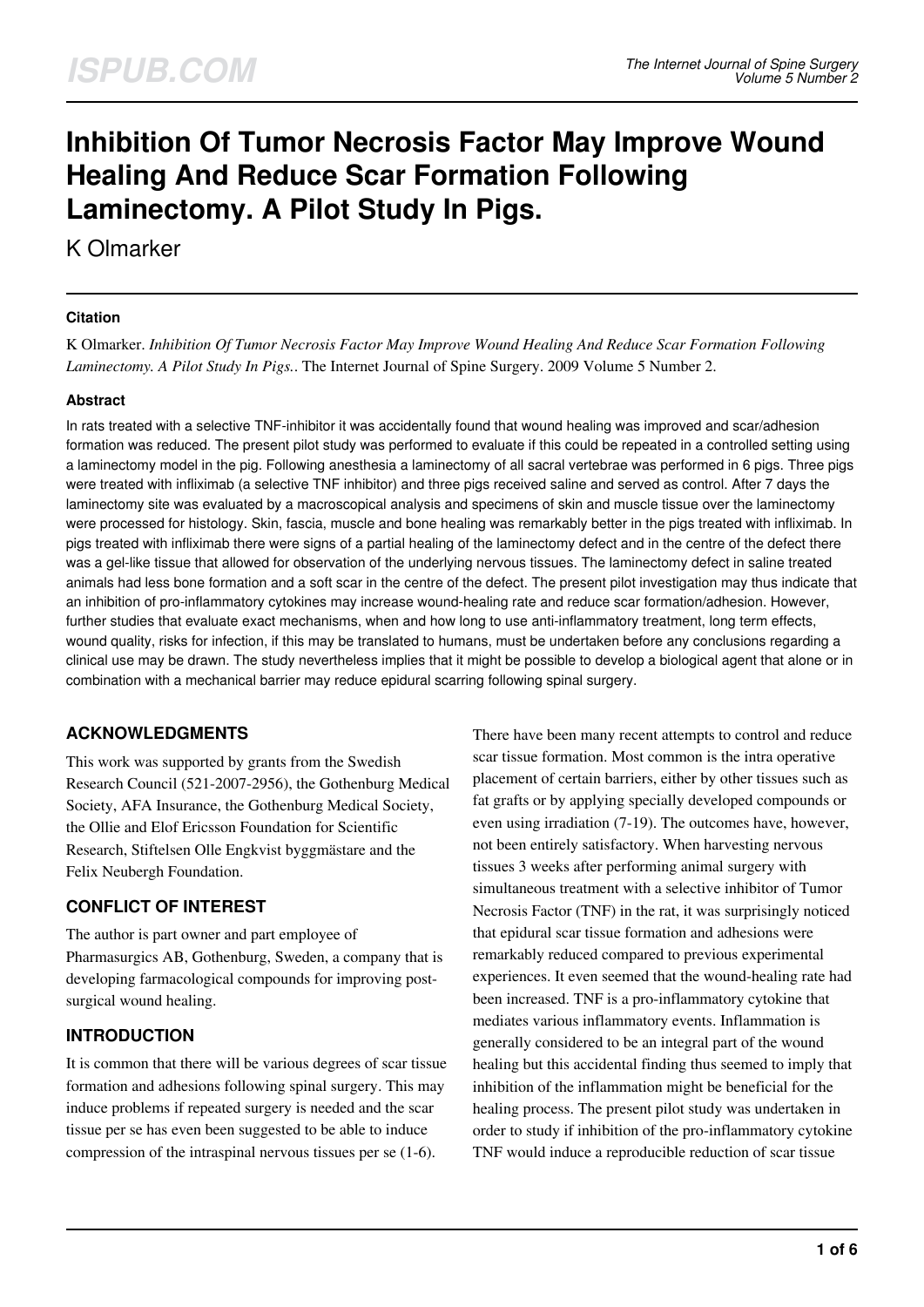and adhesion formation as well as to study the effects on wound healing, in a controlled experimental model of laminectomy in the pig in a limited number of animals.

## **MATERIAL AND METHODS**

Six pigs (body weight app. 25 kg) received an intra muscular injection of 20 mg/kg body weight of Ketalar (ketamine 50mg/ml; Parke-Davis, Morris Plains, New Jersey), an intravenous injection of 20 mg/kg body weight of Hypnodil (methomidate chloride 50 mg/ml; AB Leo, Helsingborg, Sweden), and 0.1 mg/kg body weight of Stresnil (azaperon 2 mg/ml; Janssen Pharmaceutica, Beerse, Belgium). Anesthesia was maintained by additional intravenous injections of 2mg/kg body weight of Hypnodil and 0.05mg/kg body weight of Stresnil. The pigs also received an intravenous injection of 0.1mg/kg of Stesolid Novum (diazepam, Dumex, Helsingborg, Sweden) after surgery.

Following a midline incision, a laminectomy of the sacral vertebrae was performed. The laminectomy was standardized in the sense that it comprised all sacral vertebrae and was extended laterally to the pedicles. The muscles and skin were sutured. Three pigs received infliximab (Remicade®, Schering-Plough, Stockholm, Sweden; 4mg/kg) intravenously and three pigs received saline. After 7 days the pigs were reanaesthetized and killed and wound healing, scar formation and adhesions were macroscopically graded according to a semi-quantitative scale by a person being unaware of the experimental protocol. Tissue samples of skin and spinal muscles at the incision site were collected and processed for light microscopy.

The experimental protocol was approved by the local animal ethics committee.

### **RESULTS**

The data from the macroscopic evaluation are shown in table 1. The data clearly demonstrate that skin, fascia, muscle and bone healing was remarkably better in the pigs treated with infliximab. The scar in the laminectomy defect was less hard and less attached to the underlying nerves in the infliximab treated than in the saline treated animals (Table 1).

# **Figure 1**

Table 1

|            | Skin     | Fascia   | Muscle   | Bone h.   | Consist. | Scar adh. |
|------------|----------|----------|----------|-----------|----------|-----------|
| Control    | $^{++}$  | ÷        | ÷        | $^{++}$   |          | ۰         |
|            | $^{+}$   | $^{+}$   | $^{++}$  | $^{++}$   | $^{+}$   | $^{+}$    |
|            | $^{(+)}$ | $^{++}$  | $^{(+)}$ |           | $^{(+)}$ | 0         |
| Infliximab | $^{(+)}$ | $^{(+)}$ | 0        | $\ddot{}$ | $^{(+)}$ | 0         |
|            | $^{(+)}$ | 0        | 0        | ÷         | $^{(+)}$ | 0         |
|            | $^{(+)}$ | $^{(+)}$ | 0        | $^{(+)}$  | $^{(+)}$ | 0         |

Skin (healing of the skin incision):

 $0 =$  good healing,  $(+) =$  slight diastasis,  $+ =$  pronounced diastasis, ++ = pronounced opening and/or infection

Fascia (healing of fascia) and Muscle (healing of muscle):

 $0 =$  good healing,  $(+) =$  slight diastasis,  $+ =$  pronounced diastasis, ++ = hematoma or infection with loss of contact

Bone h. (bone healing):

 $0 =$  laminectomy healed,  $(+) =$  more than 50% of the laminectomy healed,  $+ = 25-50\%$  of the laminectomy healed,  $++$  = less than 25% healing

Consist. (consistency of the scar in the laminectomy space):

 $0 =$  like water,  $(+) = a$  gel-like clot that easily breaks,  $+ =$ gelatinous but could be handled without breaking, ++ soft scar

Scar adh. (adhesion of the scar to the spinal dura):

 $0 =$  no adhesion,  $(+) =$  gel-like adhesion,  $+ =$  firm adhesion that is easily breakable,  $++ =$  firm adhesion

Light microscopical analysis demonstrated that skin healing was similar between the two groups in the part of the scar where there was no diastasis (Figure 1).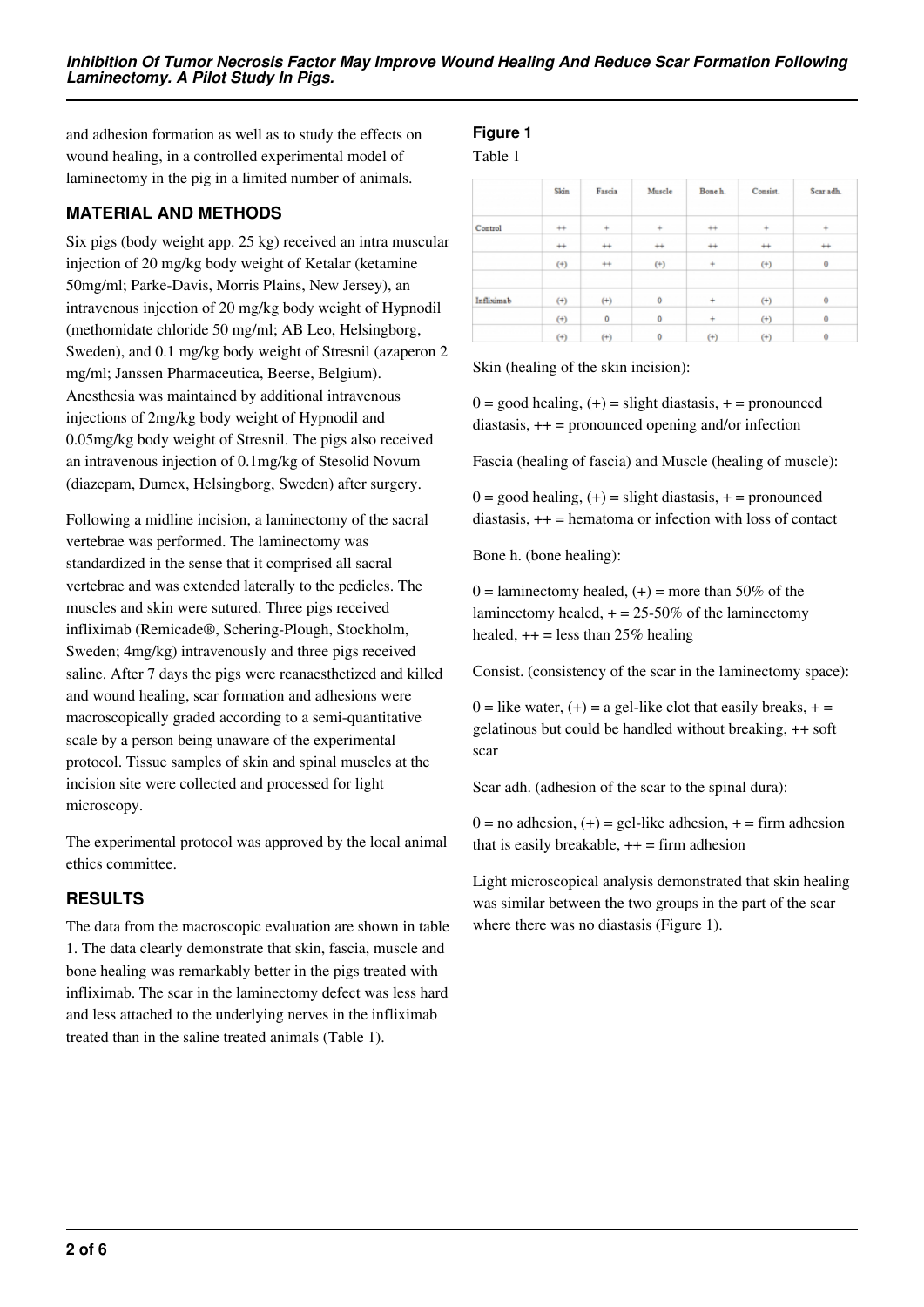### **Figure 2**

Figure 1 - skin healing: Both displayed specimens were taken where there was no diastasis of the wound. There are no remarkable differences between animals treated with saline (left) and infliximab (right) at this location of the wound. (Bar =  $100\text{\AA}$ um, Htx-eosin).



The scar tissue in the underlying muscle was much wider in saline treated than in infliximab treated pigs (Figure 2). In the biopsies obtained from saline treated pigs there was seldom any normal muscle tissue encountered. Instead the biopsies mainly contained scar tissue. However, in infliximab treated pigs the scar was narrower and normal muscle tissue could be found outside the scar within the biopsies.

### **Figure 3**

Figure 2 - muscle healing: The scar is much wider in the saline (left) treated animals than in the infliximab treated (right) animals, as indicated by the arrows. Normal muscle tissue is found just lateral to the scar in the infliximab treated animals. (Bar =  $100\text{\AA}$ µm, Htx-eosin).



The macroscopical appearance of the laminectomy site in pigs treated with saline revealed a laminectomy defect with less bone formation and a soft scar in the centre of the defect (Figure 3). Contrary, in pigs treated with infliximab there were signs of a partial healing of the laminectomy defect and in the centre of the defect there was a gel-like tissue that allowed for observation of the underlying nervous tissue.

## **Figure 4**

Figure 3 - laminectomy defect: In saline treated animals (left) there is not so much bone growth and the laminectomy is almost intact. The borders of the bone growth into the laminectomy defect is indicated by white arrows. Contrary, infliximab treated animals (right) there is a clear indication of bone growth and that the former laminectomy defect is partly being overgrown. In the center of the defect there is a gel-like tissue and the nervous tissue of the spinal canal could be seen. (Left is cranial in the pictures).



# **DISCUSSION**

Data from the present study indicate that a reproducible reduction in scar formation/adhesion and improved wound healing may be obtained in a laminectomy model in the pig after treatment by infliximab, a selective inhibitor of TNF.

In general, wound healing is a positive physiological reaction that may restore anatomy and function of various tissues after trauma. The trauma may be accidental or the result of surgical intervention. The ideal end result of wound healing should be to restore the tissues to the situation before the trauma. One important part of the wound healing process is to form connective tissues or scar tissue that may support the healing tissues during wound healing and regeneration. However, in many cases the newly formed connective tissues (scar tissue) may interfere negatively with the normal function of the healing tissues. Wound healing with formation of new connective tissues may also induce adhesions that may induce pathological conditions per se. Adhesions and scarring may also reduce the possibilities of later surgical intervention of the injured tissue if needed. Examples of adhesions and scarring may be found virtually in any organ or tissue undergoing wound healing after trauma or surgery. Following abdominal surgery and following gynaecological surgery it is not uncommon that the surgical procedure per se may induce adhesions that may both make later surgery more difficult and even induce pathological conditions such as ileus and infertility (20-24). In spinal surgery it is common that surgery per se induces a dense scar formation called epidural fibrosis. This may in certain cases induce significant difficulties for repeated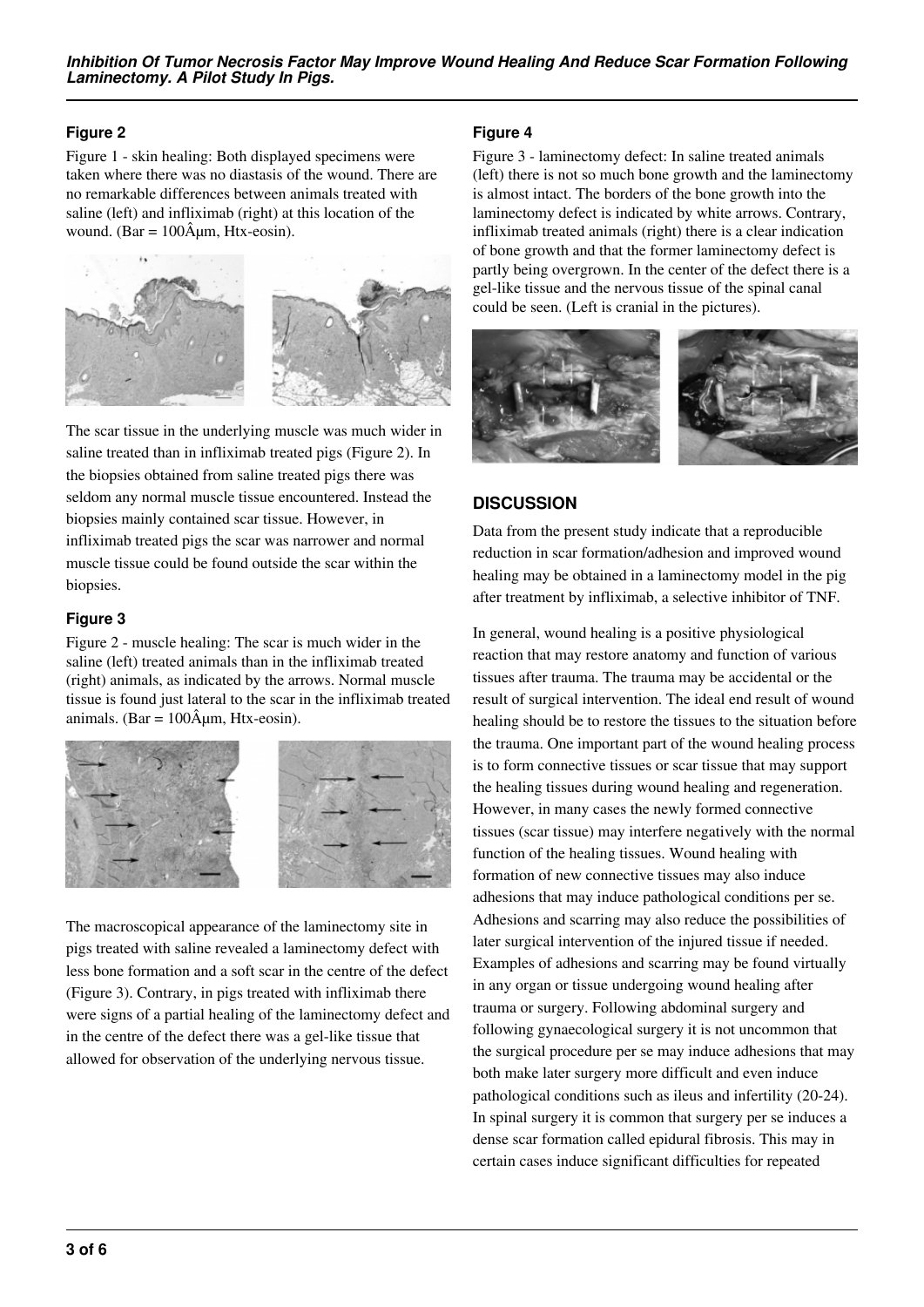surgery and has even been suggested to induce compression of the adjacent nerve tissue in certain cases (1-6). A method for controlling the wound healing, particularly the formation of scar tissue and adhesions, would be of a great value in most cases of posttraumatic or post surgical wound healing.

The role of inflammation in wound healing is acknowledged but not fully understood. In general it has been assumed that the inflammatory reaction is beneficial for the healing process since it increases blood flow to the injured site and also the permeability of the blood vessels, thus allowing various cells to invade the injured area. The fact that inflammation is present per se strongly suggests that this is a crucial part of the wound healing and one may suspect that interference could possibly reduce the wound healing rate and also the quality of the healed wound. However, there has been some early attempts to improve wound healing by reducing the inflammation (25, 26) and there is also recent work indicating that monitoring inflammation at the molecular level may be beneficial in certain cases of wound healing (27-29).

The present study is a preliminary pilot study performed in order to see if the accidental observation that wound healing seemed to be improved and that scar formation seemed to be reduced following simultaneous treatment with a selective inhibitor of a pro-inflammatory cytokine, Tumor Necrosis Factor (TNF), could be repeated in a controlled setting. A similar study was recently performed in rats with a nonspecific TNF-inhibitor (doxycycline) and showed that 1 week following laminectomy there was less scar formation and adhesions in the doxycycline treated rats than in the control rats (30). In the present pilot study, a selective TNFinhibitor was selected (infliximab) and administered to a larger animal. The data from the study further support that selective inhibition of the inflammatory response during wound healing may reduce adhesion formatin and possibly enhance wound healing. However, the number of animals is too small to allow for any general conclusions. Another limitation is that the study only evaluates the effects after one week. It is therefore questionable if the observed scar tissue is readily transferable to a clinically manifest epidural scar. The wound healing processes is much longer and there are other mechanisms contributing to wound strength and scar formation that may occur later that could not be studied with the duration used in this study. Later studies may also employ various functional tests such as biomechanical testing of wound strength.

In conclusion, the present pilot investigation may indicate that an inhibition of pro-inflammatory cytokines may increase wound-healing rate and reduce scar formation/adhesion. However, further studies that evaluate exact mechanisms, when and how long to use antiinflammatory treatment, long term effects, wound quality, risks for infection, if this may be translated to humans, must be undertaken before any conclusions regarding a clinical use may be drawn. The study nevertheless implies that it might be possible to develop a biological agent that alone or in combination with a mechanical barrier may reduce epidural scarring following spinal surgery.

#### **References**

1. Benoist M, Ficat C, Baraf P, Massare C, Bard M, Sarre J, et al. [Postoperative sciatica from epidural fibrosis and lumbar arachnoiditis. Results of 38 repeat operations]. Rev Rhum Mal Osteoartic. 1979 Nov; $46(11)$ :593-9. 2. Biondi J, Greenberg BJ. Redecompression and fusion in failed back syndrome patients. J Spinal Disord. 1990 Dec;3(4):362-9.

3. Fiume D, Sherkat S, Callovini GM, Parziale G, Gazzeri G. Treatment of the failed back surgery syndrome due to lumbo-sacral epidural fibrosis. Acta Neurochir Suppl. 1995;64:116-8.

4. Robertson JT. Role of peridural fibrosis in the failed back: a review. Eur Spine J. 1996;5 Suppl 1:S2-6.

5. Samy Abdou M, Hardy RW, Jr. Epidural fibrosis and the failed back surgery syndrome: history and physical findings. Neurol Res. 1999;21 Suppl 1:S5-8.

6. Gambardella G, Gervasio O, Zaccone C, Puglisi E. Prevention of recurrent radicular pain after lumbar disc surgery: a prospective study. Acta Neurochir Suppl. 2005;92:151-4.

7. Van Akkerveeken PF, Van de Kraan W, Muller JW. The fate of the free fat graft. A prospective clinical study using CT scanning. Spine. 1986 Jun;11(5):501-4.

8. Martin-Ferrer S. Failure of autologous fat grafts to prevent postoperative epidural fibrosis in surgery of the lumbar spine. Neurosurgery. 1989 May;24(5):718-21.

9. Fischgrund JS. Perspectives on modern orthopaedics: use of Adcon-L for epidural scar prevention. J Am Acad Orthop Surg. 2000 Nov-Dec;8(6):339-43.

10. Bora H, Aykol SV, Akyurek N, Akmansu M, Ataoglu O. Inhibition of epidural scar tissue formation after spinal surgery: external irradiation vs. spinal membrane application. Int J Radiat Oncol Biol Phys. 2001 Oct 1;51(2):507-13.

11. Rodgers KE, Robertson JT, Espinoza T, Oppelt W, Cortese S, diZerega GS, et al. Reduction of epidural fibrosis in lumbar surgery with Oxiplex adhesion barriers of carboxymethylcellulose and polyethylene oxide. Spine J. 2003 Jul-Aug;3(4):277-83; discussion 84.

12. Gorgulu A, Simsek O, Cobanoglu S, Imer M, Parsak T. The effect of epidural free fat graft on the outcome of lumbar disc surgery. Neurosurg Rev. 2004 Jul;27(3):181-4. 13. Alkalay RN, Kim DH, Urry DW, Xu J, Parker TM, Glazer PA. Prevention of postlaminectomy epidural fibrosis using bioelastic materials. Spine. 2003 Aug 1;28(15):1659-65.

14. Kemaloglu S, Ozkan U, Yilmaz F, Nas K, Gur A, Acemoglu H, et al. Prevention of spinal epidural fibrosis by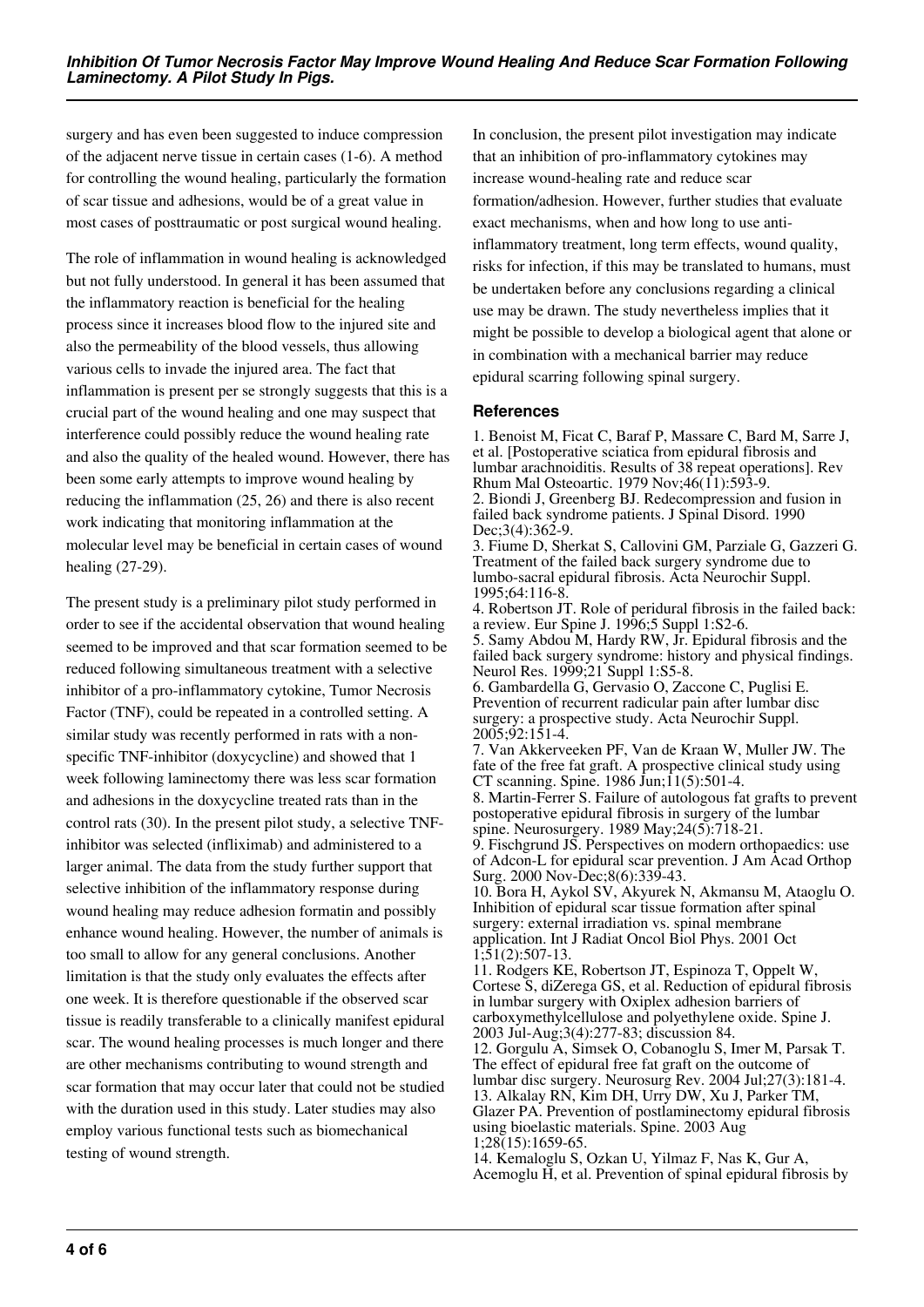recombinant tissue plasminogen activator in rats. Spinal Cord. 2003 Aug;41(8):427-31.

15. Kim KD, Wang JC, Robertson DP, Brodke DS, Olson EM, Duberg AC, et al. Reduction of radiculopathy and pain with Oxiplex/SP gel after laminectomy, laminotomy, and discectomy: a pilot clinical study. Spine. 2003 May 15;28(10):1080-7; discussion 7-8.

16. Gerszten PC, Moossy JJ, Flickinger JC, Welch WC. Low-dose radiotherapy for the inhibition of peridural fibrosis after reexploratory nerve root decompression for postlaminectomy syndrome. J Neurosurg. 2003 Oct;99(3 Suppl):271-7.

17. Schimizzi AL, Massie JB, Murphy M, Perry A, Kim CW, Garfin SR, et al. High-molecular-weight hyaluronan inhibits macrophage proliferation and cytokine release in the early wound of a preclinical postlaminectomy rat model. Spine J. 2006 Sep-Oct;6(5):550-6.

18. Lee JY, Stenzel W, Impekoven P, Theisohn M, Stutzer H, Lohr M, et al. The effect of mitomycin C in reducing epidural fibrosis after lumbar laminectomy in rats. J Neurosurg Spine. 2006 Jul;5(1):53-60.

19. Ozer AF, Oktenoglu T, Sasani M, Bozkus H, Canbulat N, Karaarslan E, et al. Preserving the ligamentum flavum in lumbar discectomy: a new technique that prevents scar tissue formation in the first 6 months postsurgery. Neurosurgery. 2006 Jul;59(1 Suppl 1):ONS126-33; discussion ONS-33. 20. Sparnon AL, Spitz L. Pharmacological manipulation of postoperative intestinal adhesions. Aust N Z J Surg. 1989 Sep;59(9):725-9.

21. Finan MA, Barton DP, Fiorica JV, Hoffman MS, Roberts WS, Gleeson N, et al. Ileus following gynecologic surgery: management with water-soluble hyperosmolar radiocontrast material. South Med J. 1995 May;88(5):539-42.

22. Kimura H, Earashi M, Konishi K, Tsuneda A, Tazawa K,

Inoue T, et al. Strangulation ileus resulting from encasement of a loop of the small intestine by the great omentum, caused by abnormal adhesion. J Gastroenterol. 1996 Oct;31(5):714-6.

23. Liakakos T, Thomakos N, Fine PM, Dervenis C, Young RL. Peritoneal adhesions: etiology, pathophysiology, and clinical significance. Recent advances in prevention and management. Dig Surg. 2001;18(4):260-73. 24. Parker MC, Wilson MS, van Goor H, Moran BJ, Jeekel J, Duron JJ, et al. Adhesions and colorectal surgery - call for action. Colorectal Dis. 2007 Oct;9 Suppl 2:66-72. 25. Spain DM, Molomut N. Effect of cortisone on inflammation in mice; minimum dose required to affect eosinophil count, inflammation, wound healing and size of spleen. Am J Clin Pathol. 1952 Oct;22(10):944-7. 26. Houck JC, Jacob RA, Deangelo L, Vickers K. The inhibition of inflammation and the acceleration of tissue repair by cartilage powder. Surgery. 1962 May;51:632-8. 27. Wagner W, Wehrmann M. Differential cytokine activity and morphology during wound healing in the neonatal and adult rat skin. J Cell Mol Med. 2007 Nov-Dec;11(6):1342-51.

28. Mori R, Shaw TJ, Martin P. Molecular mechanisms linking wound inflammation and fibrosis: knockdown of osteopontin leads to rapid repair and reduced scarring. J Exp Med. 2008 Jan 21;205(1):43-51.

29. Oh JY, Kim MK, Shin MS, Lee HJ, Ko JH, Wee WR, et al. The Anti-inflammatory and Anti-angiogenic Role of Mesenchymal Stem Cells in Corneal Wound Healing Following Chemical Injury. Stem Cells. 2008 Jan 10. 30. Olmarker K. Reduction of adhesion formation and promotion of wound healing after laminectomy by pharmacological inhibition of pro-inflammatory cytokines: an experimental study in the rat. Eur Spine J. 2010 Dec;19(12):2117-21.